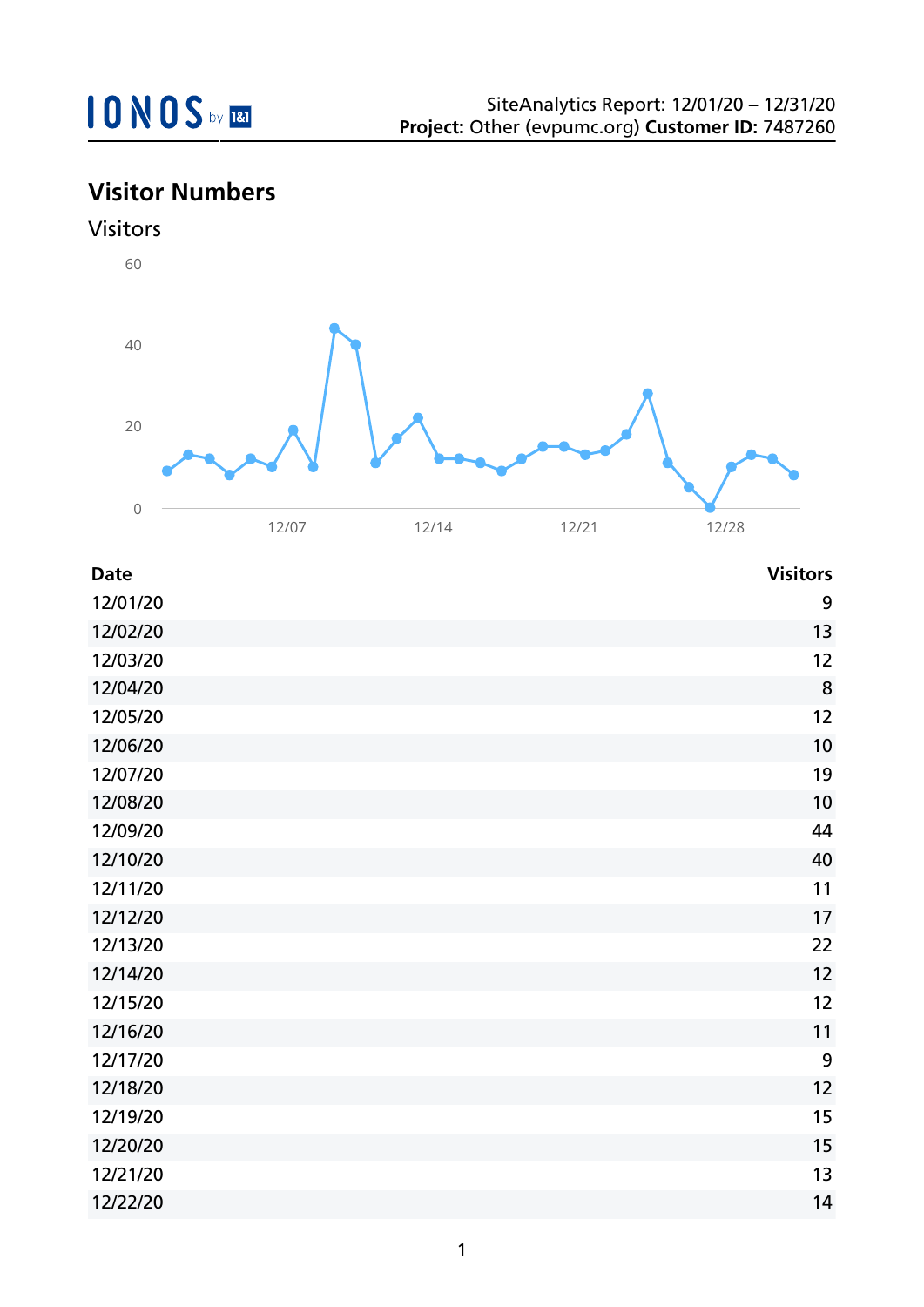| <b>Date</b>  | <b>Visitors</b>  |
|--------------|------------------|
| 12/23/20     | 18               |
| 12/24/20     | 28               |
| 12/25/20     | 11               |
| 12/26/20     | 5                |
| 12/27/20     | $\boldsymbol{0}$ |
| 12/28/20     | 10               |
| 12/29/20     | 13               |
| 12/30/20     | 12               |
| 12/31/20     | 8                |
| <b>Total</b> | 445              |

## Sessions



| <b>Date</b> | <b>Sessions</b> |
|-------------|-----------------|
| 12/01/20    | 9               |
| 12/02/20    | 13              |
| 12/03/20    | 12              |
| 12/04/20    | 9               |
| 12/05/20    | 12              |
| 12/06/20    | 10              |
| 12/07/20    | 24              |
| 12/08/20    | 11              |
| 12/09/20    | 44              |
| 12/10/20    | 40              |
| 12/11/20    | 11              |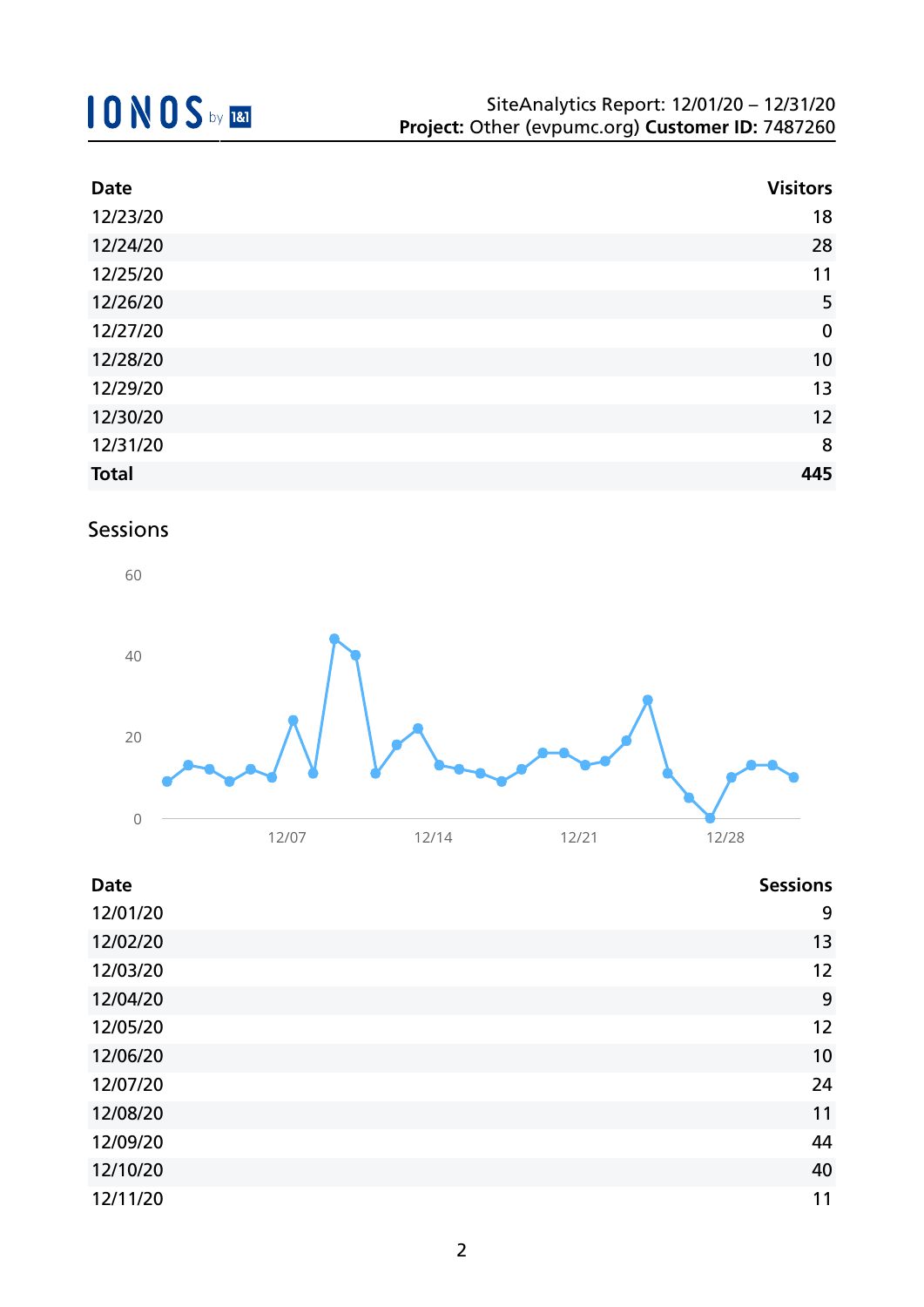| <b>Date</b>  | <b>Sessions</b> |
|--------------|-----------------|
| 12/12/20     | 18              |
| 12/13/20     | 22              |
| 12/14/20     | 13              |
| 12/15/20     | 12              |
| 12/16/20     | 11              |
| 12/17/20     | 9               |
| 12/18/20     | 12              |
| 12/19/20     | 16              |
| 12/20/20     | 16              |
| 12/21/20     | 13              |
| 12/22/20     | 14              |
| 12/23/20     | 19              |
| 12/24/20     | 29              |
| 12/25/20     | 11              |
| 12/26/20     | 5               |
| 12/27/20     | $\mathbf 0$     |
| 12/28/20     | 10              |
| 12/29/20     | 13              |
| 12/30/20     | 13              |
| 12/31/20     | 10              |
| <b>Total</b> | 461             |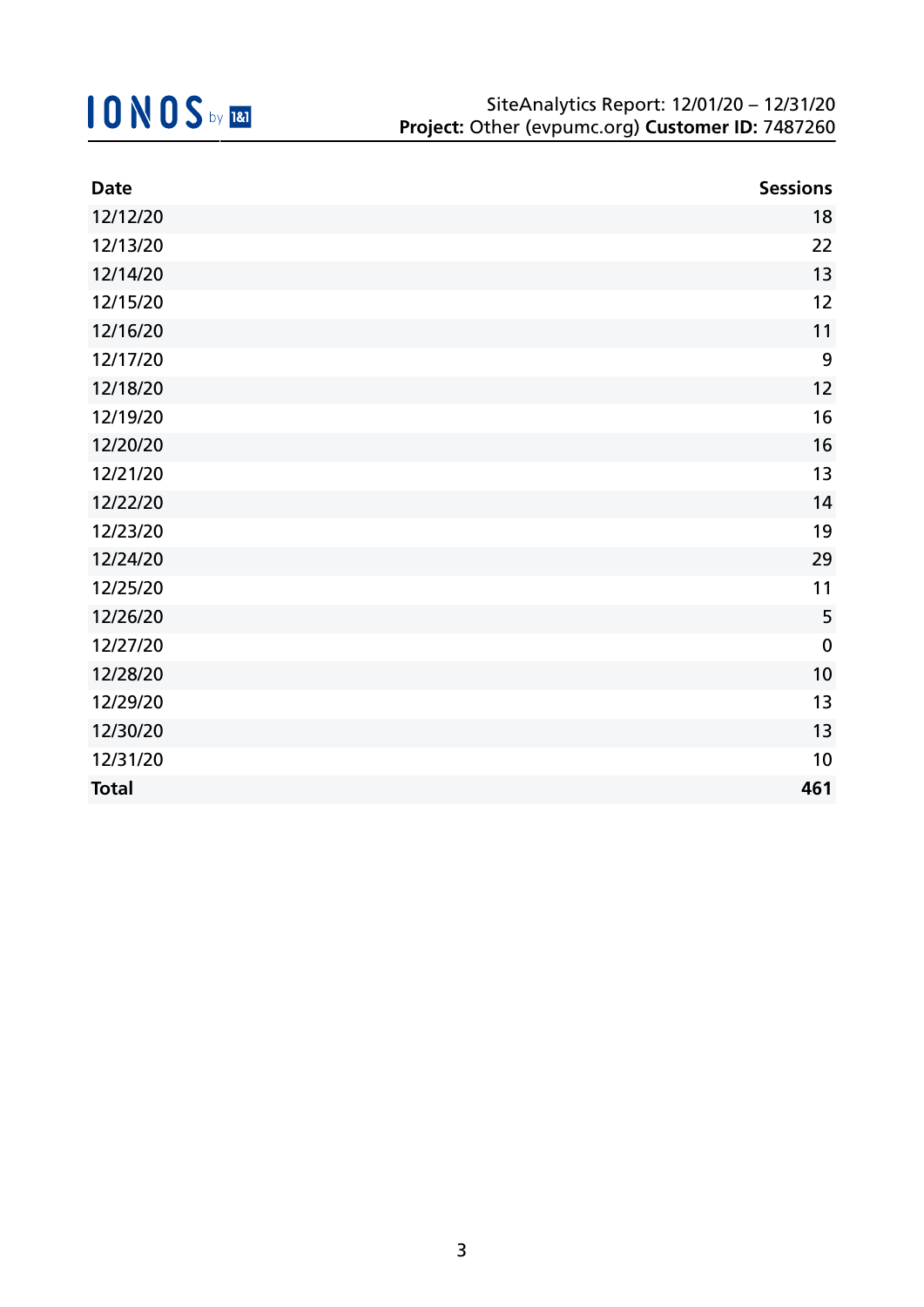

## Search Engine Robots



| <b>Search Engine Robots</b> | <b>Sessions</b> | Percentage |
|-----------------------------|-----------------|------------|
| SiteLockSpider              | 416             | 28.43%     |
| AhrefsBot/7.0               | 180             | 12.30%     |
| Sogou web spider/4.0        | 149             | 10.18%     |
| bingbot/2.0                 | 104             | 7.11%      |
| <b>PetalBot mobile</b>      | 98              | 6.70%      |
| Barkrowler/0.9              | 72              | 4.92%      |
| Googlebot/2.1               | 57              | 3.90%      |
| Googlebot-Mobile            | 49              | 3.35%      |
| <b>IonCrawl</b>             | 44              | 3.01%      |
| 360Spider                   | 33              | 2.26%      |
| MegaIndex.ru/2.0            | 28              | 1.91%      |
| Seekport Crawler            | 28              | 1.91%      |
| YandexBot/3.0               | 27              | 1.85%      |
| LightspeedSystemsCrawler    | 25              | 1.71%      |
| MJ12bot/v1.4.8              | 23              | 1.57%      |
| SemrushBot/7~bl             | 21              | 1.44%      |
| Datanyze                    | 18              | 1.23%      |
| Applebot/0.1                | 17              | 1.16%      |
| Dataprovider                | 12              | 0.82%      |
| Mail.RU Bot/2.0             | 11              | 0.75%      |
| <b>MixrankBot</b>           | 10              | 0.68%      |
| SeznamBot/3.2               | 7               | 0.48%      |
| serpstatbot/2.0 beta        | 7               | 0.48%      |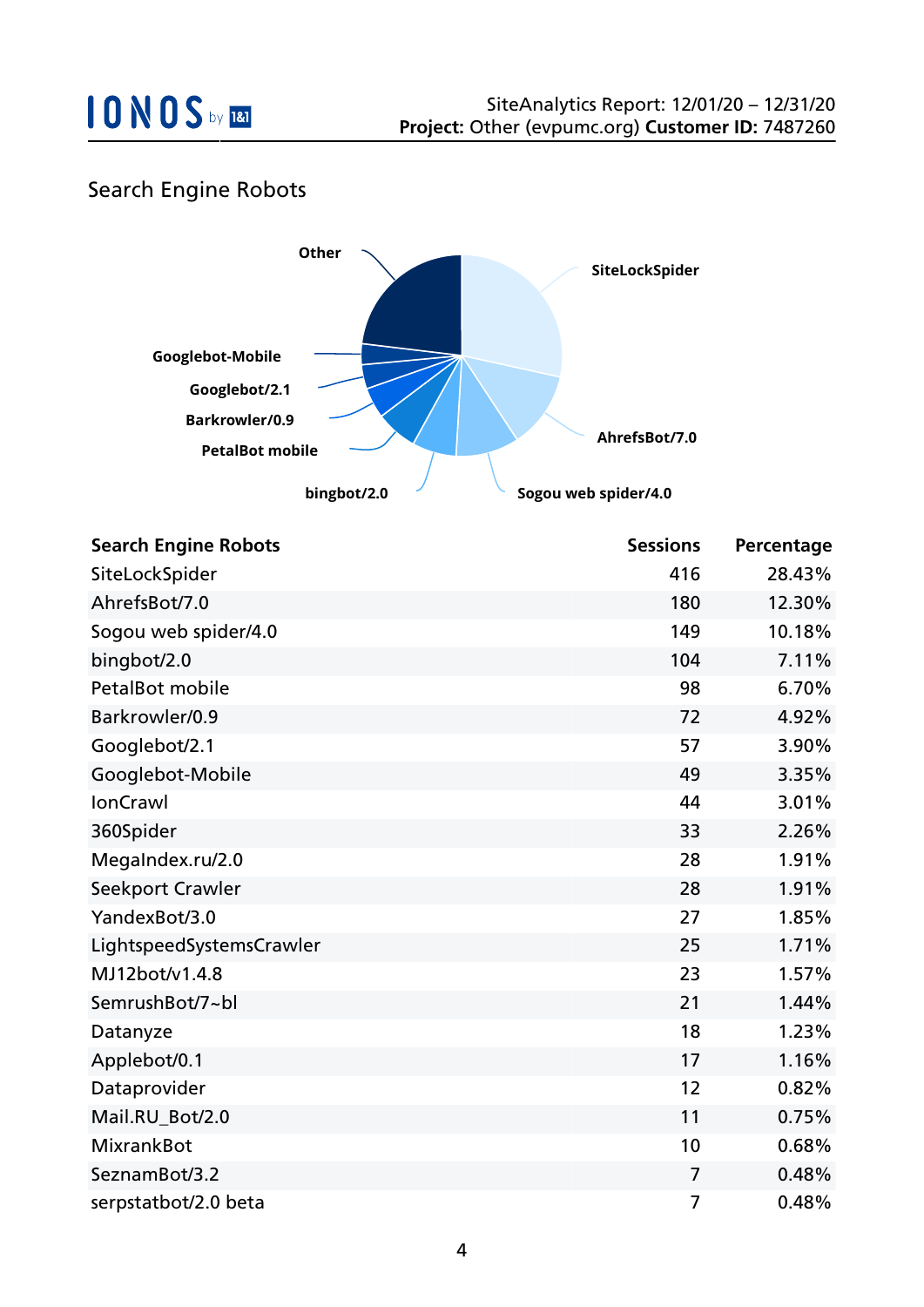| <b>Search Engine Robots</b> | <b>Sessions</b> | Percentage |
|-----------------------------|-----------------|------------|
| WikiDo/1.1                  | 6               | 0.41%      |
| Baiduspider/2.0             | 5               | 0.34%      |
| DuckDuckGo-Favicons-Bot/1.0 | 4               | 0.27%      |
| Yahoo! Slurp                | 4               | 0.27%      |
| PageThing                   | $\overline{2}$  | 0.14%      |
| CATExplorador/1.0beta       | 1               | 0.07%      |
| DF Bot 1.0                  | 1               | 0.07%      |
| LinkedInBot/1.0             | 1               | 0.07%      |
| MojeekBot/0.10              | 1               | 0.07%      |
| Pandalytics/1.0             | 1               | 0.07%      |
| fake Bingbot                | 1               | 0.07%      |
| <b>Total</b>                | 1,463           | 100.00%    |

## **Page Analysis**

## Most Frequently Visited Pages



| <b>Pages</b>       | <b>Sessions</b> | Percentage |
|--------------------|-----------------|------------|
| /Default.htm       | 441             | 36.97%     |
| NideoServices.htm  | 62              | 5.20%      |
| /Elim.htm          | 55              | 4.61%      |
| /info.htm          | 52              | 4.36%      |
| /Sermons.htm       | 38              | 3.19%      |
| /Announce.htm      | 37              | 3.10%      |
| <b>Morship.htm</b> | 35              | 2.93%      |
| /Calendar.htm      | 33              | 2.77%      |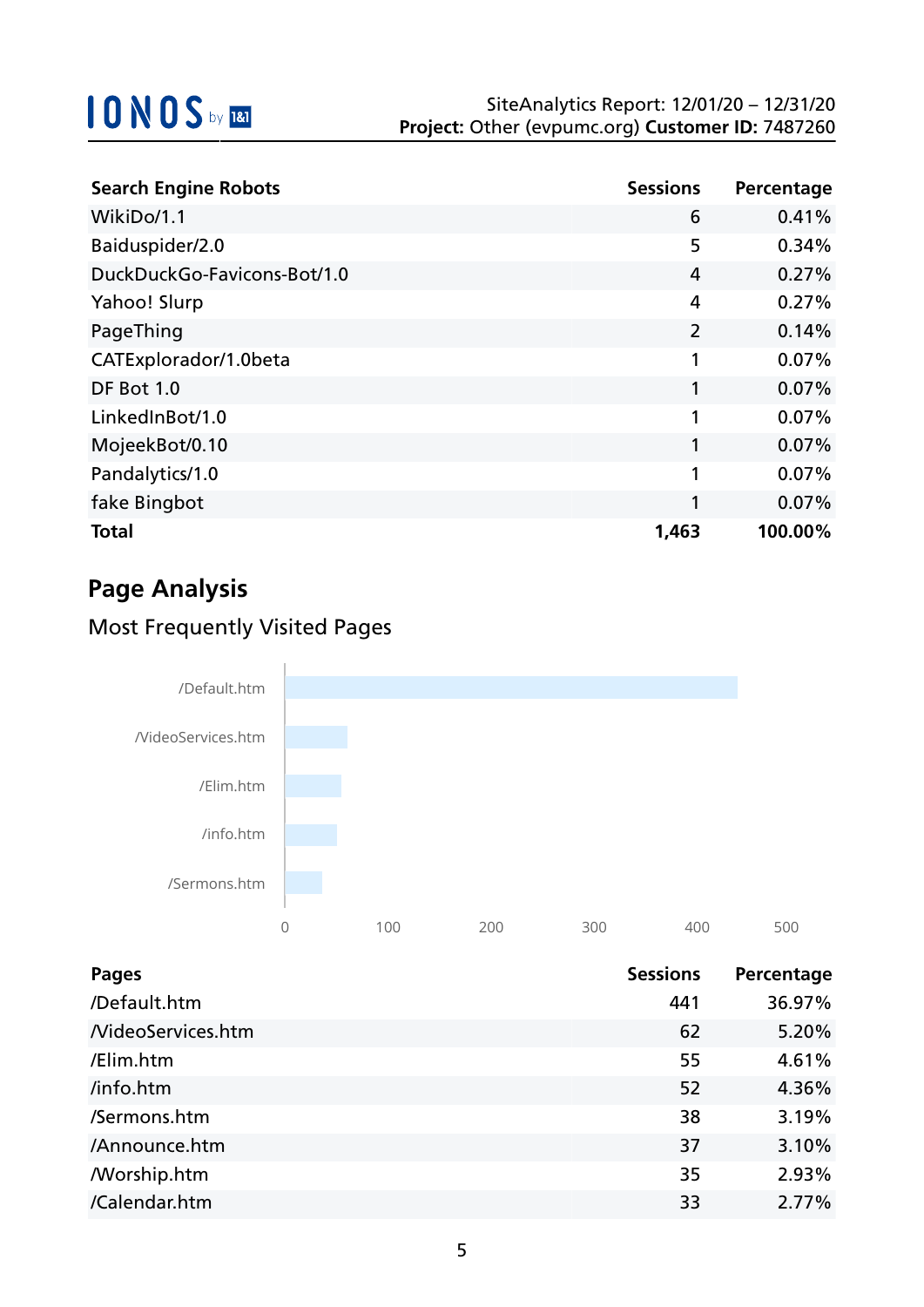| <b>Pages</b>             | <b>Sessions</b> | Percentage |
|--------------------------|-----------------|------------|
| /NewsLetterIdx.htm       | 32              | 2.68%      |
| /Offerings.htm           | 32              | 2.68%      |
| /Stats.htm               | 31              | 2.60%      |
| Nideo.htm                | 30              | 2.51%      |
| /St_Johns.htm            | 29              | 2.43%      |
| /web_links.htm           | 29              | 2.43%      |
| /Believe.htm             | 28              | 2.35%      |
| /M-Statement.htm         | 28              | 2.35%      |
| /CalendarOld.htm         | 22              | 1.84%      |
| /Elim-HISTORY.htm        | 22              | 1.84%      |
| /Elim_M-Statement.htm    | 21              | 1.76%      |
| /St_Johns-HISTORY.htm    | 21              | 1.76%      |
| /StJohns_M-Statement.htm | 20              | 1.68%      |
| /missions.htm            | 20              | 1.68%      |
| /valley_views0813.htm    | 18              | 1.51%      |
| /valley_views0913.htm    | 18              | 1.51%      |
| /valley_views1013.htm    | 18              | 1.51%      |
| /valley_views1113.htm    | 18              | 1.51%      |
| /Bulletins.htm           | $\overline{2}$  | 0.17%      |
| /Bulletins-old.htm       | 1               | 0.08%      |
| <b>Total</b>             | 1,193           | 100.00%    |

## Keywords

No data is available for this report during the current time period.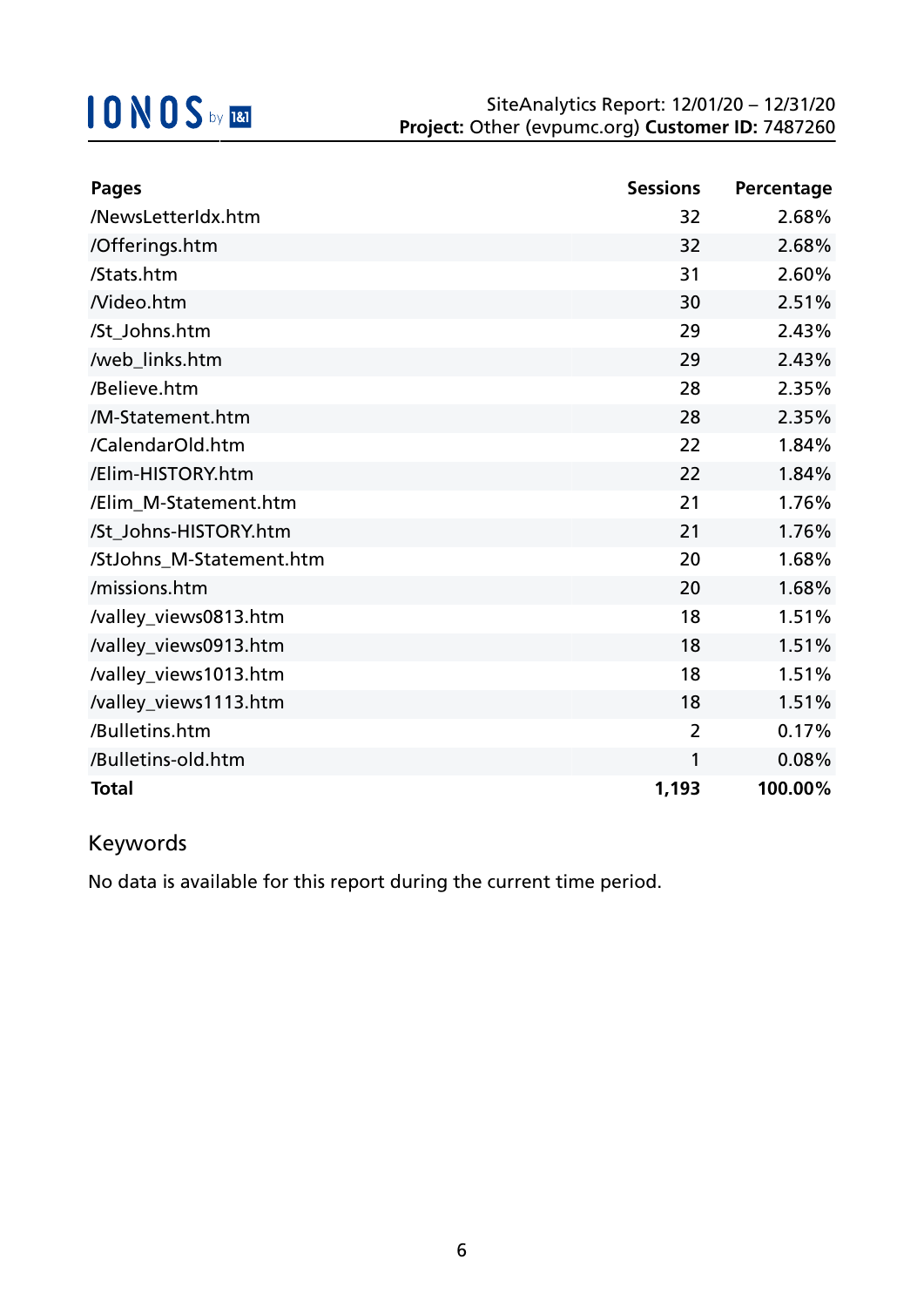## Referring Pages



| <b>Pages</b>                                                                                                                                                                                                    | <b>Sessions</b> |
|-----------------------------------------------------------------------------------------------------------------------------------------------------------------------------------------------------------------|-----------------|
| http://google.com/url                                                                                                                                                                                           | 30              |
| https://google.com/                                                                                                                                                                                             | 26              |
| https://google.com                                                                                                                                                                                              | 20              |
| http://google.com/                                                                                                                                                                                              | 10              |
| http://baidu.com/                                                                                                                                                                                               | 6               |
| http://flalib.org                                                                                                                                                                                               | 5               |
| https://l.facebook.com/                                                                                                                                                                                         | 5               |
| http://sogou.com/web                                                                                                                                                                                            | 3               |
| android-app://com.google.android.googlequicksearchbox/                                                                                                                                                          | $\overline{2}$  |
| http://searchguide.windstream.net/                                                                                                                                                                              | $\overline{2}$  |
| http://aqry.chedishu.com/blog/9486743/view/                                                                                                                                                                     | 1               |
| http://ignpxd.csucces.net/blog/9486743/view/                                                                                                                                                                    | $\mathbf{1}$    |
| http://l.facebook.com/l.php                                                                                                                                                                                     | 1               |
| http://nqf.chedishu.com/blog/9486743/view/                                                                                                                                                                      | $\mathbf{1}$    |
| http://xpriy.makenahartlin.com/blog/9486743/view/                                                                                                                                                               | $\mathbf{1}$    |
| https://bing.com/                                                                                                                                                                                               | $\mathbf{1}$    |
| https://duckduckgo.com/                                                                                                                                                                                         | 1               |
| https://search.aol.com/click/_ylt=A0geKI8kz.1f5aYA8_ZpCWVH;_ylu=Y<br>29sbwNiZjEEcG9zAzEEdnRpZAMEc2VjA3Ny/RV=2/RE=1609449380/RO=<br>10/RU=http://evpumc.org//RK=0/RS=QUV7jiYb6JG_P24PlNfXRecrp38-                | 1               |
| https://search.aol.com/click/_ylt=A0geKef1Z99fBuwAvE9pCWVH;_ylu=<br>Y29sbwNiZjEEcG9zAzEEdnRpZAMEc2VjA3Ny/RV=2/RE=1608505461/R<br>O=10/RU=http://evpumc.org/Worship.htm/RK=0/RS=coOBwZO_YRan6i<br>r47Up7ohP3dhE- | 1               |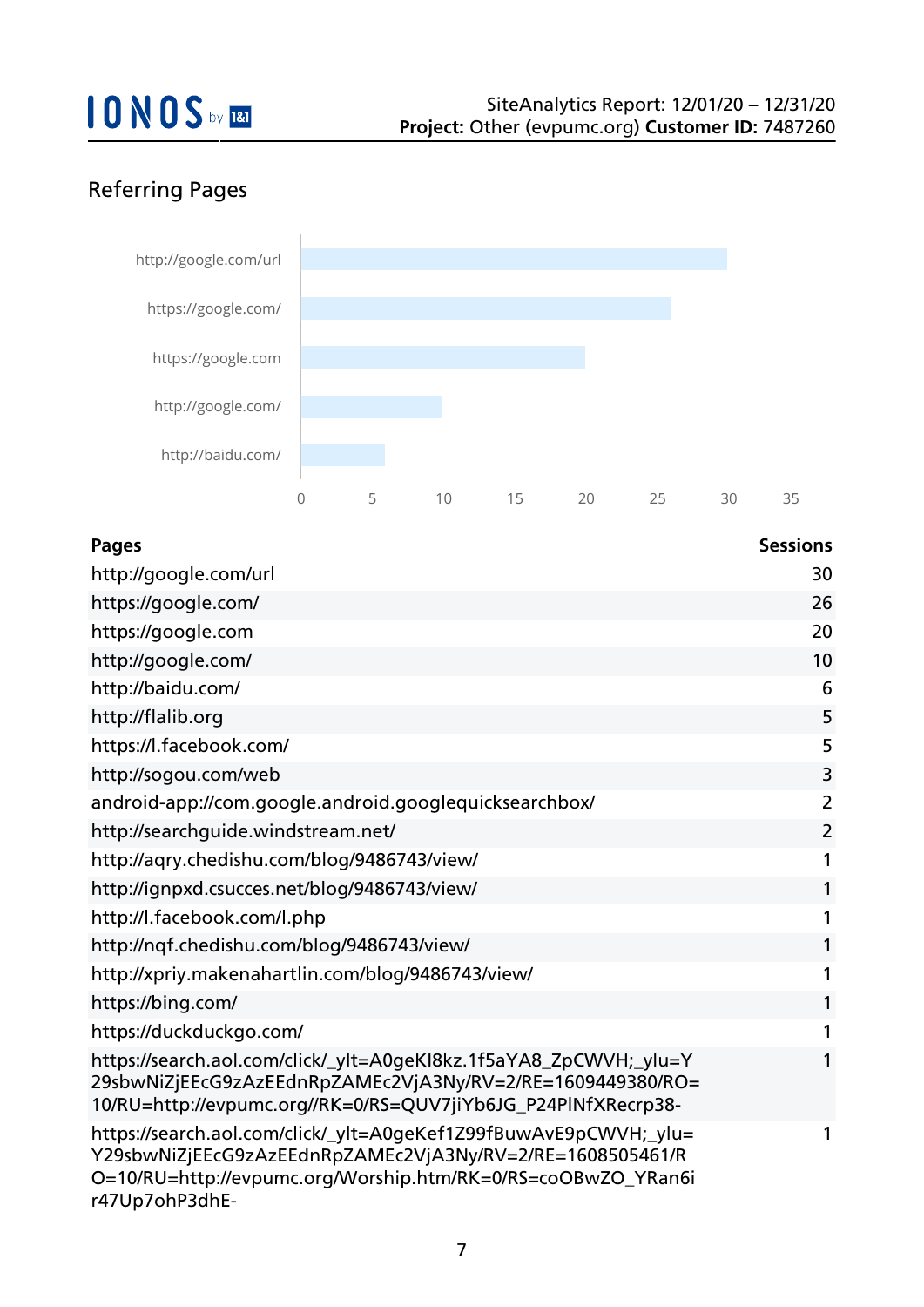

| Pages                                                                                                                                                                                                           | <b>Sessions</b> |
|-----------------------------------------------------------------------------------------------------------------------------------------------------------------------------------------------------------------|-----------------|
| https://search.aol.com/click/_ylt=A2KIbMrPO8xf.mIAATtpCWVH;_ylu=<br>Y29sbwNiZjEEcG9zAzEEdnRpZAMEc2VjA3Ny/RV=2/RE=1607248976/R<br>O=10/RU=http://evpumc.org/Calendar.htm/RK=0/RS=qtLRGEogpkjXhJ<br>K64jWr_Iwtuk- | 1               |
| https://search.aol.com/click/_ylt=A2KIbMrPO8xf.mIABDtpCWVH;_ylu=<br>Y29sbwNiZjEEcG9zAzEEdnRpZAMEc2VjA3Ny/RV=2/RE=1607248976/R<br>O=10/RU=http://evpumc.org/Worship.htm/RK=0/RS=cHP4N6HGXTOX8r<br>0BFBxqad0NS.o- |                 |
| https://search.aol.com/click/_ylt=AwrE19b6Zt9f6ccAz0JpCWVH;_ylu=Y<br>29sbwNiZjEEcG9zAzIEdnRpZAMEc2VjA3Ny/RV=2/RE=1608505210/RO=<br>10/RU=http://evpumc.org/Default.htm/RK=0/RS=6Mw2xAjR7N.oD1qdn<br>zDkeKuaX A- | 1               |

## **Browsers & Systems**

Browsers



| <b>Browsers</b>      | <b>Sessions</b> | Percentage |
|----------------------|-----------------|------------|
| Chrome               | 231             | 50.11%     |
| IE                   | 53              | 11.50%     |
| Firefox              | 38              | 8.24%      |
| Microsoft Edge       | 25              | 5.42%      |
| Safari mobile        | 16              | 3.47%      |
| <b>Chrome Mobile</b> | 15              | 3.25%      |
| Python-requests      | 10              | 2.17%      |
| Go http package      | 9               | 1.95%      |
| DingTalk Mobile App  | 6               | 1.30%      |
| Apache-HttpClient    | 4               | 0.87%      |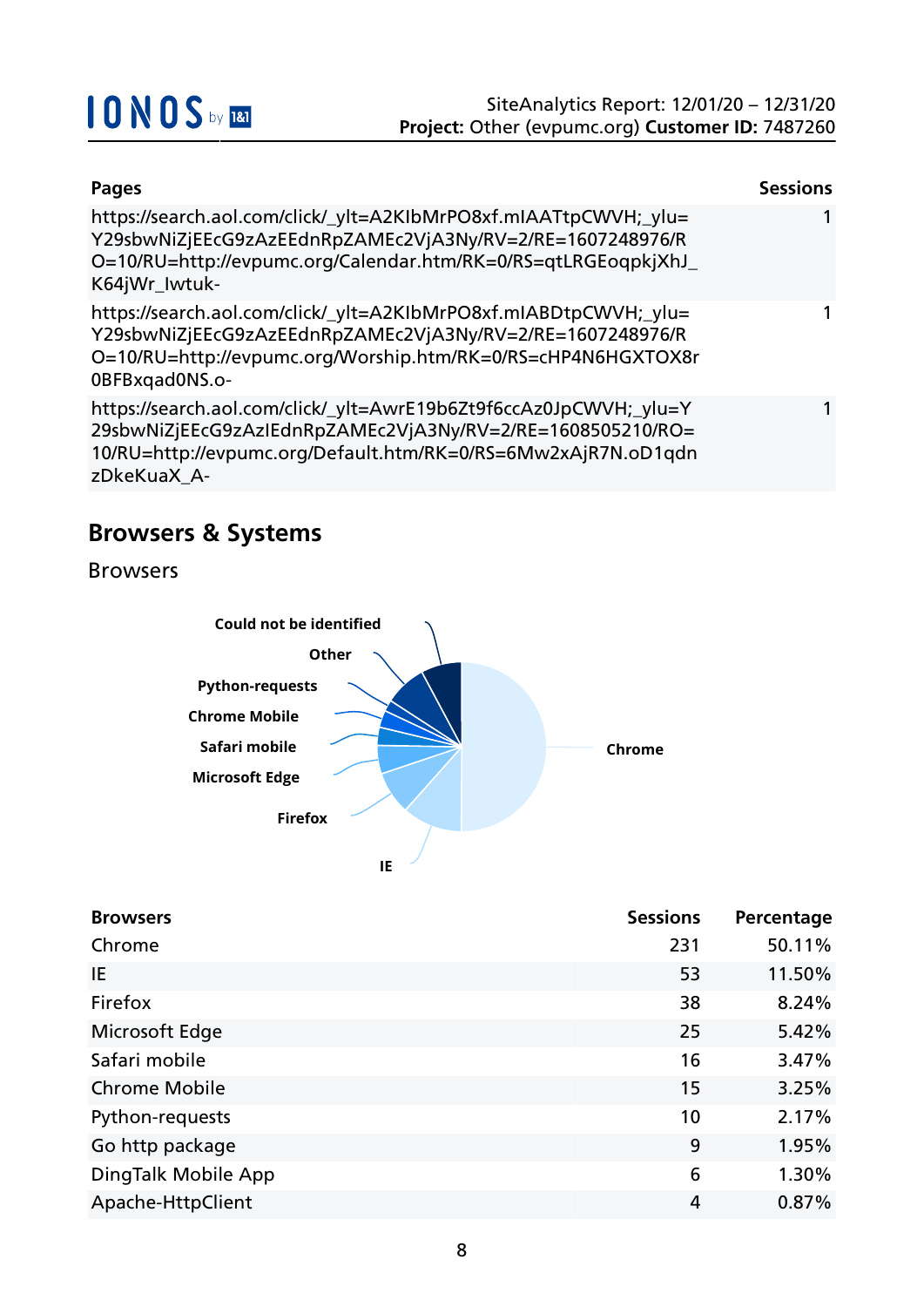| <b>Browsers</b>         | <b>Sessions</b> | Percentage |
|-------------------------|-----------------|------------|
| Safari                  | 3               | 0.65%      |
| Android browser         | $\overline{2}$  | 0.43%      |
| Facebook App            | $\overline{2}$  | 0.43%      |
| Google App              | $\overline{2}$  | 0.43%      |
| aiohttp                 | $\overline{2}$  | 0.43%      |
| AsyncHttpClient         | 1               | 0.22%      |
| <b>Chrome Headless</b>  | 1               | 0.22%      |
| Cyberfox                | 1               | 0.22%      |
| Opera                   | 1               | 0.22%      |
| <b>TT Explorer</b>      | 1               | 0.22%      |
| Waterfox                | 1               | 0.22%      |
| <b>CURL</b>             | 1               | 0.22%      |
| Could not be identified | 36              | 7.81%      |
| Total                   | 461             | 100.00%    |

## Operating Systems



| <b>Operating Systems</b> | <b>Sessions</b> | Percentage |
|--------------------------|-----------------|------------|
| Windows                  | 275             | 59.65%     |
| Android                  | 35              | 7.59%      |
| macOS                    | 29              | 6.29%      |
| OS X                     | 22              | 4.77%      |
| iOS                      | 20              | 4.34%      |
| Linux                    | 17              | 3.69%      |
| <b>JVM</b>               | 5               | 1.08%      |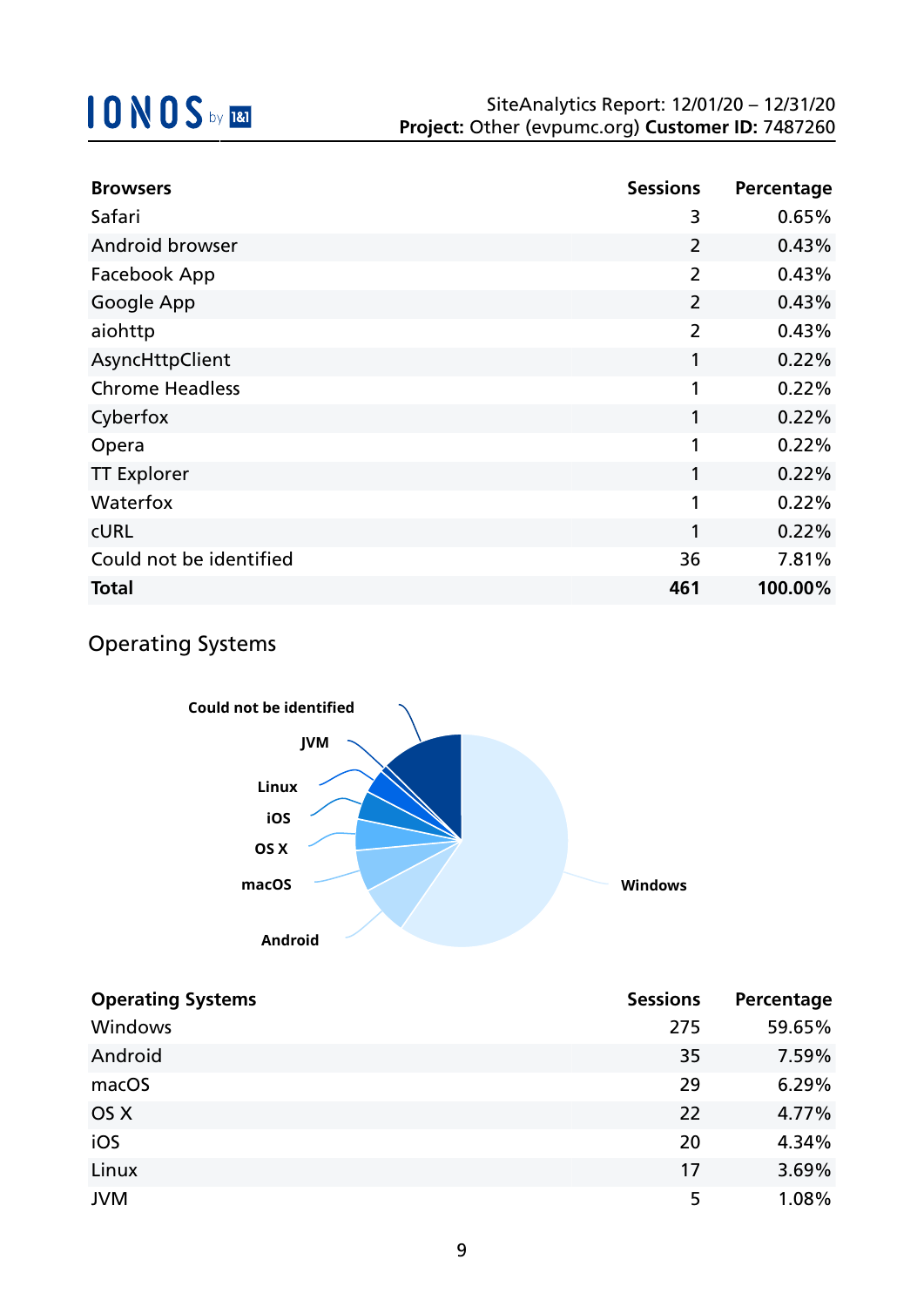| <b>Operating Systems</b> | <b>Sessions</b> | Percentage |
|--------------------------|-----------------|------------|
| Could not be identified  | 58.             | 12.58%     |
| <b>Total</b>             | 461             | 100.00%    |

## **Visitor Locations**

| Countries             |                 |            |
|-----------------------|-----------------|------------|
| <b>Countries</b>      | <b>Sessions</b> | Percentage |
| <b>United States</b>  | 259             | 56.18%     |
| Russia                | 49              | 10.63%     |
| China                 | 24              | 5.21%      |
| Germany               | 21              | 4.56%      |
| Canada                | 16              | 3.47%      |
| Netherlands           | 8               | 1.74%      |
| Sweden                | $\overline{7}$  | 1.52%      |
| France                | 6               | 1.30%      |
| Spain                 | 5               | 1.08%      |
| Nigeria               | 5               | 1.08%      |
| <b>United Kingdom</b> | 4               | 0.87%      |
| Switzerland           | 3               | 0.65%      |
| India                 | 3               | 0.65%      |
| Kyrgyzstan            | 3               | 0.65%      |
| South Korea           | 3               | 0.65%      |
| Singapore             | 3               | 0.65%      |
| Thailand              | 3               | 0.65%      |
| Turkey                | 3               | 0.65%      |
| Ukraine               | 3               | 0.65%      |
| Azerbaijan            | $\overline{2}$  | 0.43%      |
| Georgia               | $\overline{2}$  | 0.43%      |
| Israel                | $\overline{2}$  | 0.43%      |
| Japan                 | $\overline{2}$  | 0.43%      |
| Moldova               | $\overline{2}$  | 0.43%      |
| Panama                | $\overline{2}$  | 0.43%      |
| Philippines           | $\overline{2}$  | 0.43%      |
| South Africa          | 2               | 0.43%      |
| Australia             | 1               | 0.22%      |
| Belgium               | 1               | 0.22%      |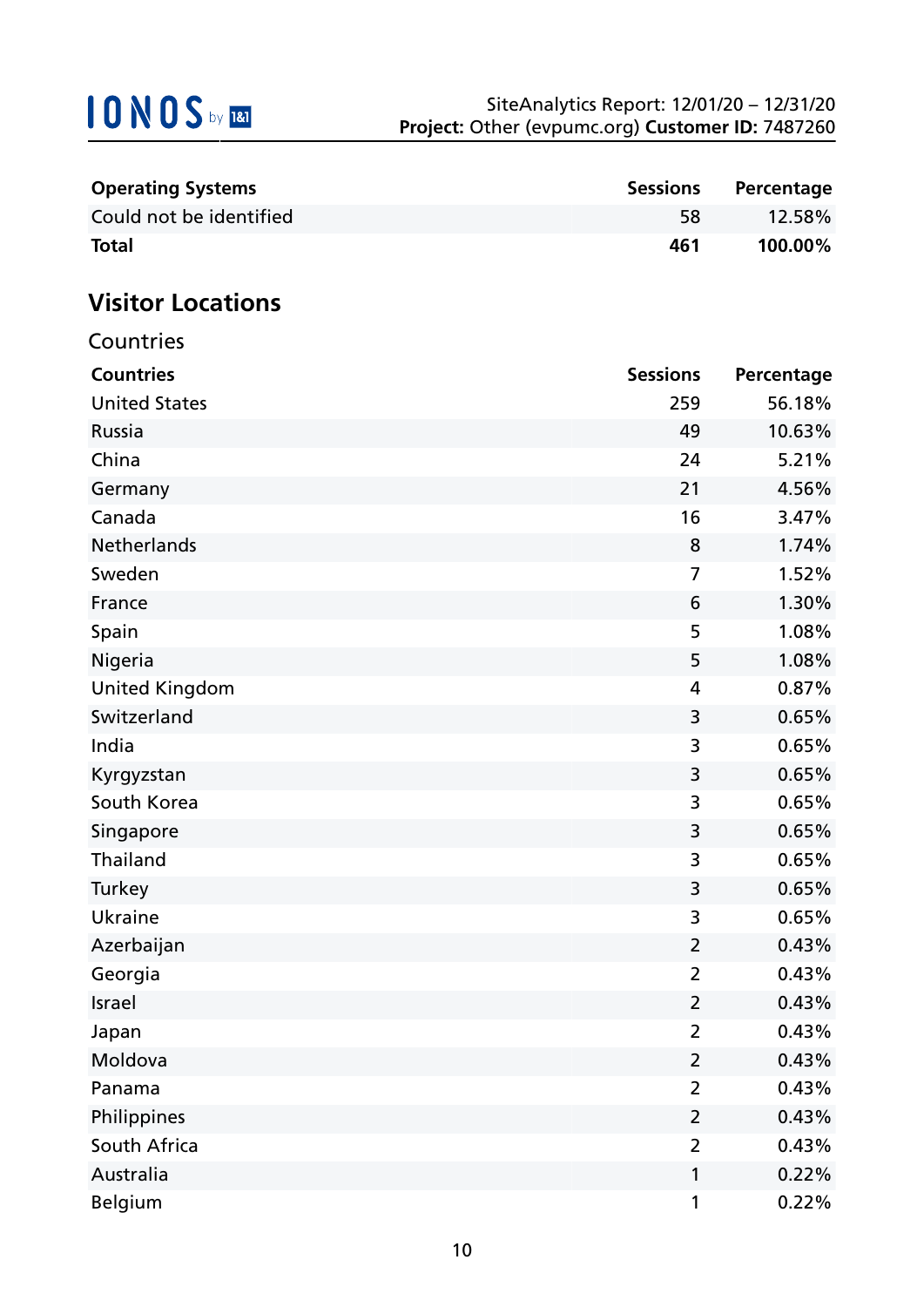| <b>Countries</b>        | <b>Sessions</b> | Percentage |
|-------------------------|-----------------|------------|
| <b>Belarus</b>          | 1               | 0.22%      |
| Chile                   | $\mathbf{1}$    | 0.22%      |
| Guatemala               | 1               | 0.22%      |
| Hong Kong SAR China     | 1               | 0.22%      |
| Latvia                  | 1               | 0.22%      |
| Malaysia                | 1               | 0.22%      |
| Poland                  | 1               | 0.22%      |
| Portugal                | 1               | 0.22%      |
| Romania                 | $\mathbf{1}$    | 0.22%      |
| Slovakia                | $\mathbf{1}$    | 0.22%      |
| Tajikistan              | $\mathbf{1}$    | 0.22%      |
| Tunisia                 | 1               | 0.22%      |
| Taiwan                  | 1               | 0.22%      |
| Uzbekistan              | $\mathbf{1}$    | 0.22%      |
| Could not be identified | $\mathbf{1}$    | 0.22%      |
| <b>Total</b>            | 461             | 100.00%    |

### **Continents**

| <b>Continents</b>       | <b>Sessions</b> | Percentage |
|-------------------------|-----------------|------------|
| <b>North America</b>    | 278             | 60.30%     |
| Europe                  | 115             | 24.95%     |
| Asia                    | 57              | 12.36%     |
| Africa                  | 8               | 1.74%      |
| Oceania                 | 1               | 0.22%      |
| South America           | 1               | 0.22%      |
| Could not be identified | 1               | 0.22%      |
| <b>Total</b>            | 461             | 100.00%    |

## **Information about the evaluations**

### Visitors

This evaluation shows how many visitors accessed your website. Visitors are uniquely identified on the basis of the IP address and the browser ID. If a visitor goes to your website more than once a day, only one visitor is counted.